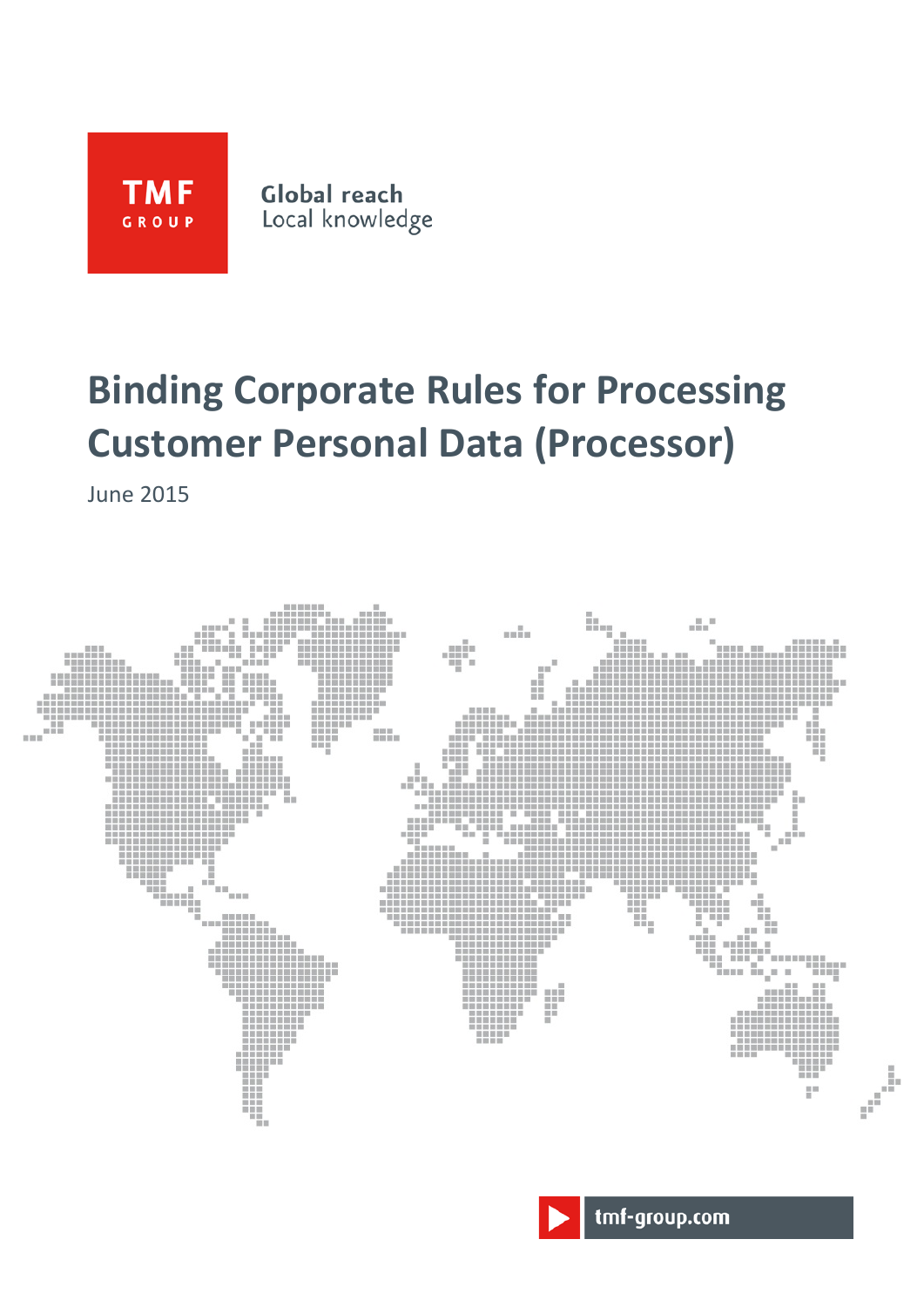**TMF GROUP** 

Global reach Local knowledge

# **Binding Corporate Rules for Processing Customer Personal Data (Processor)**

# **Introduction**

These BCRs define the standards applicable to TMF Group B.V. and its affiliates (together "**TMF**" or "**TMF Group**" and each a "**TMF Affiliate**") in relation to the Processing of personal data on behalf of TMF clients. In such case, TMF will be the Processor and the TMF client will be the Controller.

"**Affiliate**" means with respect to any specified person or entity, any other person or entity directly or indirectly controlling or controlled by or under direct or indirect common control with such specified person or entity. For the purpose of this definition, "control", when used with respect of any specified person or entity means the power to direct or cause the direction of the management or policies of such person or entity, whether through ownership of voting securities or by contract or otherwise. The terms "controlling" and "control" have meaning correlative to the foregoing. Excluded from the definition of Affiliates are the shareholding companies above TMF Group B.V.

A list of TMF Affiliates bound to these BCRs is available on request from the Chief Privacy Officer. The request must be addressed to TMF Group B.V., Luna ArenA, Herikerbergweg 238, 1101 CM Amsterdam , the Netherlands or P.O. Box 723393, 1100 DW Amsterdam Zuidoost, the Netherlands, or to grouplegal@tmf-group.com.

The objective of these BCRs is to provide adequate protection for the transfers and Processing of Personal Data by TMF Affiliates in their role as Processor or Sub-Processor.

The board of management of TMF will ensure compliance with the described rules. The BCRs are incorporated by reference into TMF's global Code of Conduct which all TMF employees are required to acknowledge and comply with. All TMF Affiliates will respect these BCRs. All persons who have access within TMF to Personal Data must comply with these BCRs.

#### **1. Scope**

The transfer of Personal Data by TMF consists of the making accessible of a number of databases to TMF employees in a large number of countries, both in- and outside the European Economic Area ("**EEA**"). These databases contain information of clients, including employees of clients, and other Data Subjects, as part of TMF's regular business activities.

The Personal Data covered by these BCRs is Processed and transferred by TMF Affiliates as Processors for the purposes of client services contracts execution: actual rendering of payroll, human resource administration of clients, bookkeeping of clients and other services, pursuant to contractual terms and conditions agreed in writing with the client. This Processing will take place according to the instructions of the client and the Service Agreement.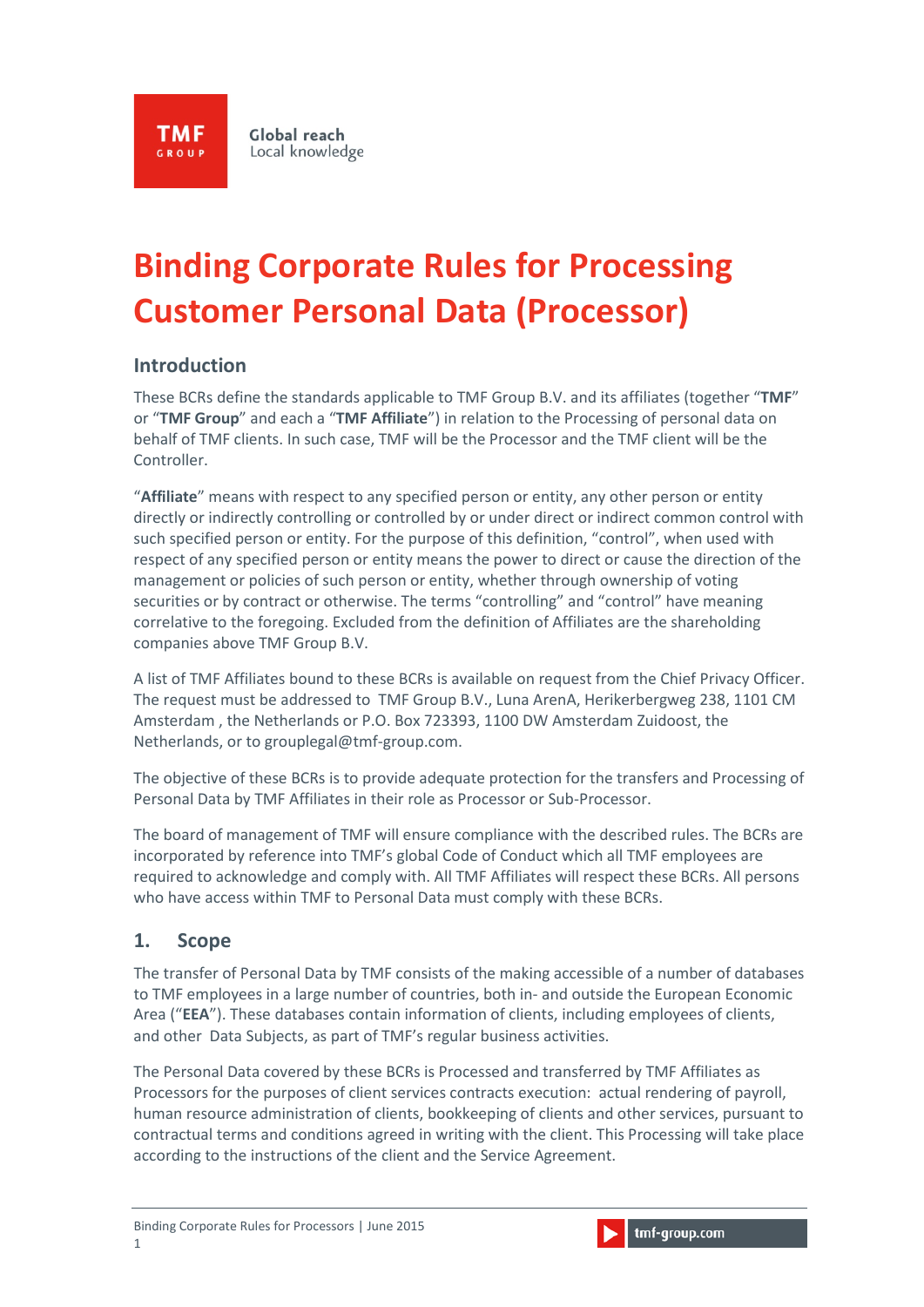Personal Data may also include Personal Data of employees of clients, i.e. name, address, telephone number, e mail address, date of birth, marital status, (tax and social) identification numbers, salary and other benefits, taxes and social premiums (rates, tariffs) of individuals employed by clients of TMF and financial information about transactions (to be) conducted by clients.

Personal Data is either collected from the Data Subject or the employer of the Data Subject.

TMF will apply the BCRs to any and all intra-group transfers and Processing of Personal Data within TMF, where TMF acts as a Processor of Personal Data of Clients from the EEA or Switzerland as well as of Personal Data of affiliates of non-European Clients in the EEA or Switzerland. With respect to non-European Personal Data, these BCRs are considered a guideline for TMF staff regarding the Processing of such Personal Data, and will only be binding on TMF and its staff where TMF has specifically agreed with the Client to the applicability of these BCRs to such Data.

The capitalized terms listed below have the following meaning in the BCRs:

- a. "**Personal Data**" shall mean any information relating to an identified or identifiable natural person ('Data Subject'); an identifiable person is one who can be identified, directly or indirectly, in particular by reference to an identification number or to one or more factors specific to his/her physical, physiological, mental, economic, cultural or social identity;
- b. "**Controller**" shall mean the TMF client who alone or jointly with others determines the purposes and means of the Processing of Personal Data;
- c. "**Processor**" shall mean the TMF Affiliate who Processes Personal Data on behalf of the Controller in the course of the services provided to such Controller;
- d. "**Processing**" shall mean any operation or set of operations which is performed upon Personal Data, whether or not by automatic means, such as collection, recording, organization, storage, adaptation or alteration, retrieval, consultation, use, disclosure by transmission, dissemination or otherwise making available, alignment or combination, blocking, erasure or destruction;
- e. "**Third Party**" shall mean any natural or legal person, public authority, agency or any other body other than the Data Subject, the Controller, TMF or the persons who, under the direct authority of the Controller or TMF, are authorized to Process the Personal Data;
- f. "**Data Protection Authority**" shall mean the authority, which is responsible for monitoring the application within its territory of personal data protection laws.
- g. "**EU Headquarters**" means the statutory seat and registered address of TMF Group B.V. at Luna ArenA, Herikerbergweg 238, 1101 CM Amsterdam, the Netherlands.
- h. "**Sensitive Data**" shall mean personal data revealing racial or ethnic origin, political opinions, religious or philosophical beliefs, trade-union membership, and the Processing of data concerning health or sex life.
- i. "**Sub-Processor**" shall mean any TMF Affiliate assisting the Processor in the provision of the TMF services as well as any Third Party engaged by TMF to assist TMF in the provision of the Services in countries where TMF does not have a presence or to provide information technology, administrative support or consultancy services to TMF.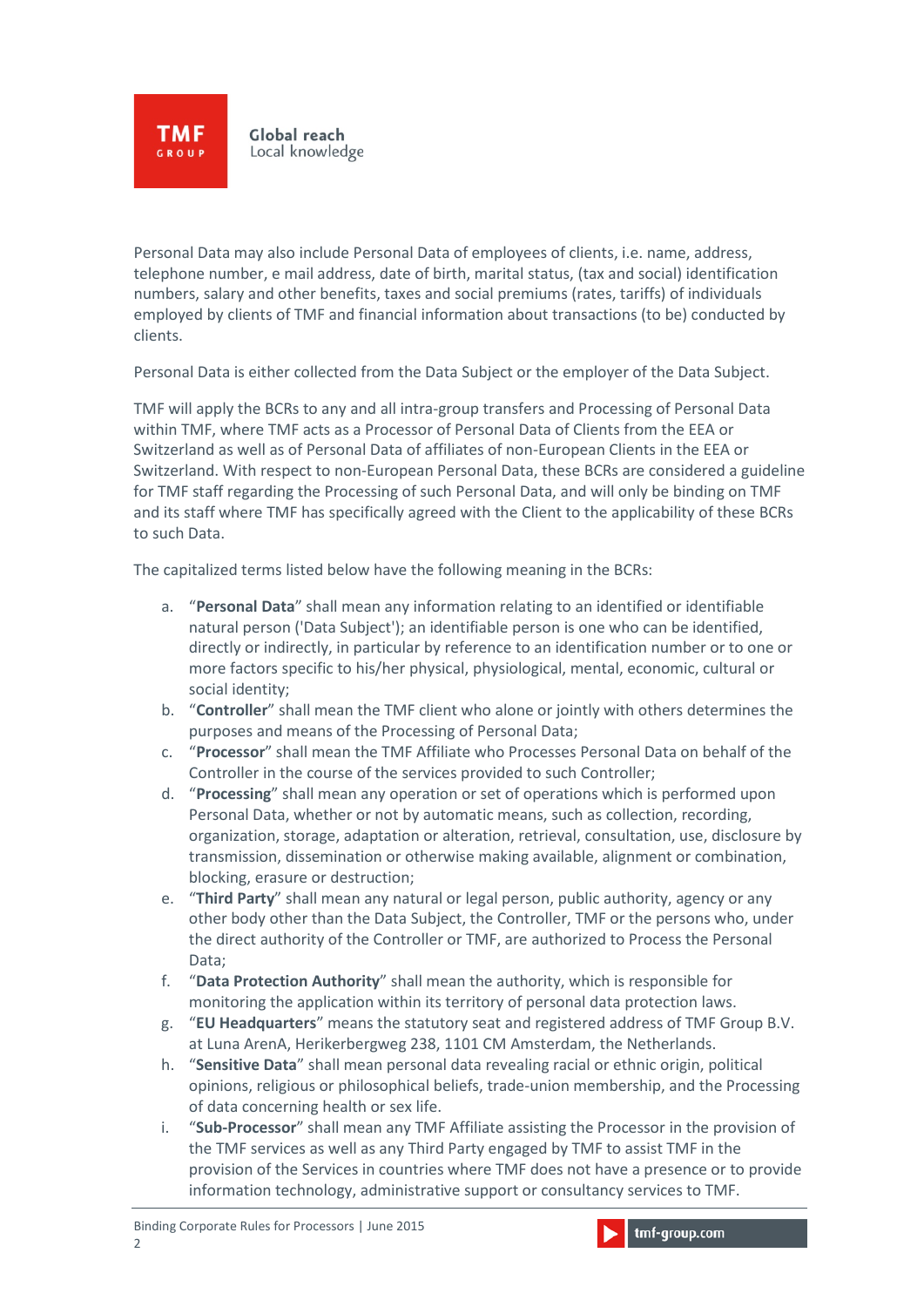# **2. Service Agreement**

TMF will enter into a Processor contract with the Controllers regarding its Processing of Personal Data for the purposes of providing the TMF services. These contracts will be referred to here as the '**Service Agreements**'.

All relevant parts of these BCRs shall be converted into contractual provisions in the Service Agreement. These BCRs shall be attached to the Service Agreement with Clients from the EEA or Switzerland or Clients with affiliates in such countries as an annex and shall thereby become binding on the Controller.

# **3. Transfers to Third Parties and Sub-Processors**

A TMF Affiliate may transfer Personal Data to a Third Party:

- a. where so authorized or so instructed by the Controller in writing;
- b. if such Third Party is a Sub-Processor and the transfer is necessary for the provision of the services of such Sub-Processor;
- c. as necessary to comply with a legal obligation to which the Controller or the Processor is subject;
- d. to protect TMF's legal rights;
- e. in an emergency where the health or security of a Data Subject is endangered; or
- f. as requested by the Data Subject.

Sub-Processors may Process the Personal Data only in accordance with TMF's instructions and to the extent necessary for the purpose of performing the services specified in the contract between TMF and the Sub-Processor.

The authorization or instruction of the Controller for the sub-Processing shall be obtained through the Service Agreement. Upon request, TMF will provide the Controller with the name and address of the Sub-Processor.

TMF will enter into Processing agreements with the sub-Processors. All relevant parts of these BCRs shall be converted into contractual provisions of such Processing agreement. Such agreements will provide for a level of protection substantially similar or higher than the protection afforded by applicable law or the Service Contract. Where a general authorization for Sub-Processing was given by the Controller, TMF will inform the Controller of any intended changes concerning the addition or replacement of a Sub-Processor in a timely fashion.

# **4. Purpose Limitation**

Personal Data will be Processed and transferred fairly and in accordance with the Data Subject's rights as described in these BCRs or as provided by law.

Personal Data will only be transferred and Processed on behalf of the Controller and in compliance with the Controller's instructions and the Service Agreement (the **"Authorized Purposes"**) and will not be further Processed in a way that is incompatible with the Authorized Purposes.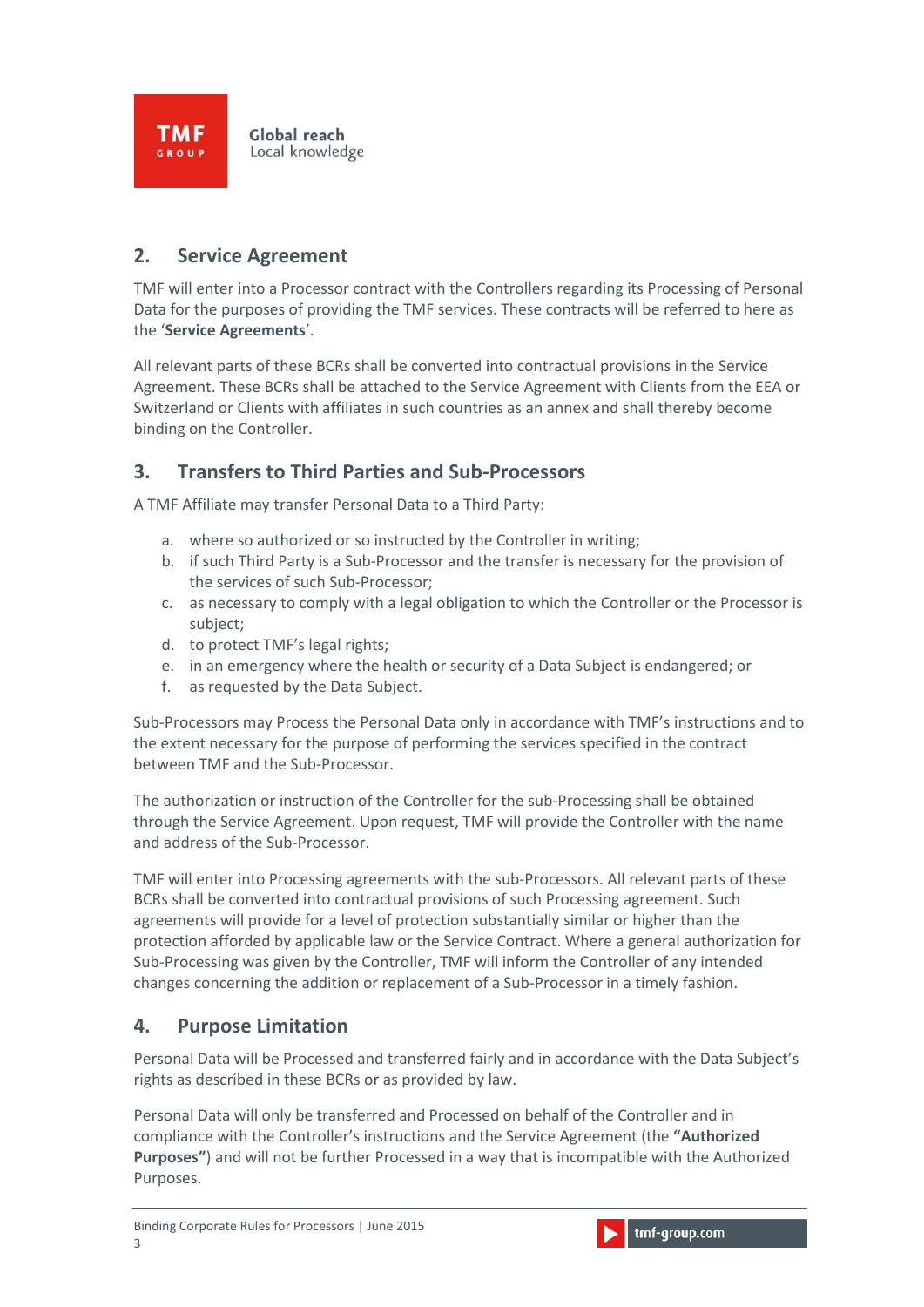Upon termination of the Service Agreement, TMF shall, at the choice of the Controller:

- a. destroy all the Personal Data Processed and the copies thereof and certify to the Controller that it has done so; or
- b. return all the Personal Data Processed and the copies thereof to the Controller,

unless any applicable law, regulation, supervisory or regulatory body or TMF's internal compliance requirements prevents it from returning or destroying all or part of the Personal Data. In the latter case, TMF will inform the Controller and warrant that it will guarantee the confidentiality of the Personal Data and will not Process the Personal Data for the Authorized Purposes or any other purposes except for storage, the protection of the Personal Data or as required by applicable law.

The obligation to destroy or return Personal Data does not apply to any notes, analyses, memoranda, minutes or other internal corporate documents, prepared by or on behalf of TMF which are based on, derived from, contain or otherwise make reference to Personal Data. Furthermore, TMF is entitled to retain copies of any computer records and files containing Personal Data which have been created pursuant to automatic electronic archiving and back-up procedures and which is not immediately retrievable as part of day-to-day business.

# **5. Transparency and information right**

In order to make the BCRs accessible to Data Subjects, TMF may publish the BCRs and any appendices or amendments on the TMF website, make the BCRs available to Data Subjects on request (directly or via the client) and refer to the BCRs in services offerings, client acceptance procedures and commercial contracts.

In order to make the BCRs accessible to Controllers, the Service Agreement will include a reference to the applicability of the BCRs and the BCRs will be made available to the Controller on request.

# **6. Cooperation with the Controller**

TMF will co-operate and assist the Controller to comply with relevant data protection laws in a reasonable time and to the extent reasonably possible.TMF will help, assist and inform the Controller insofar as is reasonably necessary to comply with the rights of the Data Subjects regarding access, rectification, erasure and blocking of Personal Data. In particular:

- a. TMF will execute any necessary measures requested by the Controller in order to have the Personal Data updated, corrected or deleted;
- b. TMF will execute any necessary measures requested by the Controller in order to have the Personal Data deleted or made anonymous from the moment the Processing of Personal Data is not necessary anymore.

If a Data Subject files a request regarding the Processing of his/her Personal Data with a TMF Affiliate acting as a Processor, the Local Privacy Officer shall communicate the request without delay to the Controller. The Local Privacy Officer is not obligated to handle the request, unless the Controller has disappeared factually or has ceased to exist in law or has become insolvent.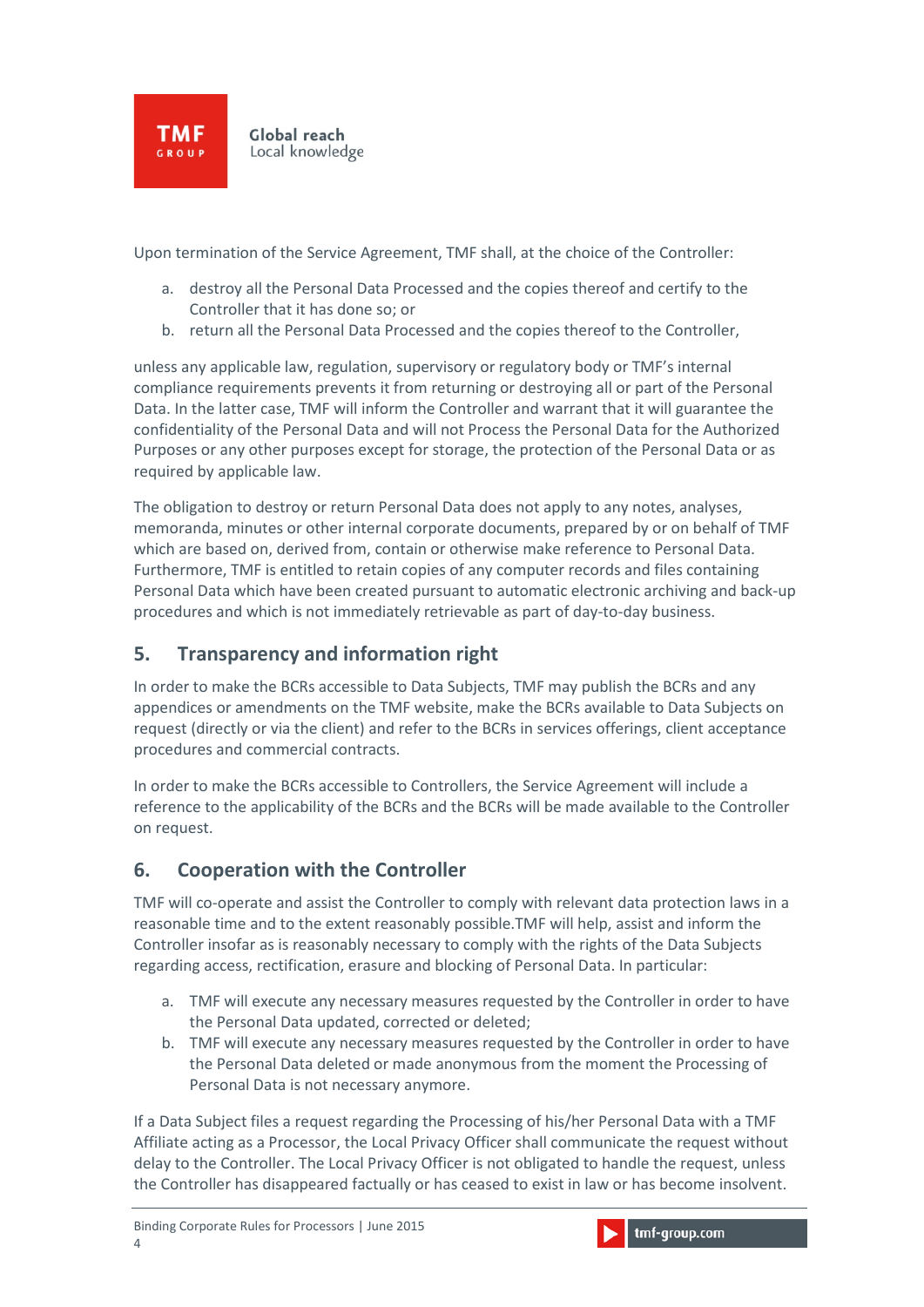# **7. Automated individual decisions**

No evaluation of or decision about the Data Subject which significantly affects him/her will be based solely on automated Processing of their Personal Data, unless that decision:

- a. is taken in the course of entering into or performance of a contract, provided the request for entering into or the performance of the contract, lodged by the Data Subject has been satisfied or that there are suitable measures to safeguard his/her legitimate interests, such as arrangements allowing him/her to put his point of view; or
- b. is authorized by law.

# **8. Security and confidentiality**

TMF is committed to taking appropriate reasonable technical, physical and organizational measures to protect Personal Data against accidental or unlawful destruction or accidental loss, alteration, unauthorized disclosure or access (in particular where the Processing involves the transmission of Personal Data over a network) and against all other unlawful forms of Processing.

TMF will implement security measures in accordance with TMF Information and Security policies, the Cloud policy and the Service Agreement.

TMF shall, to the extent permitted by law, take reasonable steps to ensure the reliability of employees who have access to the Personal Data. TMF shall only authorize its personnel to access the Personal Data for the Authorized Purposes or where there is a legitimate business, legal or regulatory reason to do so.

Security and protection are described in the Security and Business Continuity Outline and may be further detailed in the Service Agreement.

In case of a security breach of which TMF has knowledge, and to the extent that the Personal Data of the Controller will be affected, TMF will immediately inform the Controller of the nature of the breach, an estimation of the number of the Data Subjects involved, and, where possible, their names.

#### **9. Training and audit program**

TMF will provide training on the BCRs to all personnel who have permanent or regular access to Personal Data, are involved in the collection of Personal Data or in the development of tools used to Process Personal Data.

TMF will develop an e-program to test employees on awareness and compliance with BCRs. TMF has implemented an e-learning system, which will enable TMF and its Affiliates to develop and deploy customized training courses. It also is a learning management system able to host and support the tracking of TMF data protection training worldwide.

Besides the e-learning tool, presentations on data protection will be scheduled to regional management of TMF.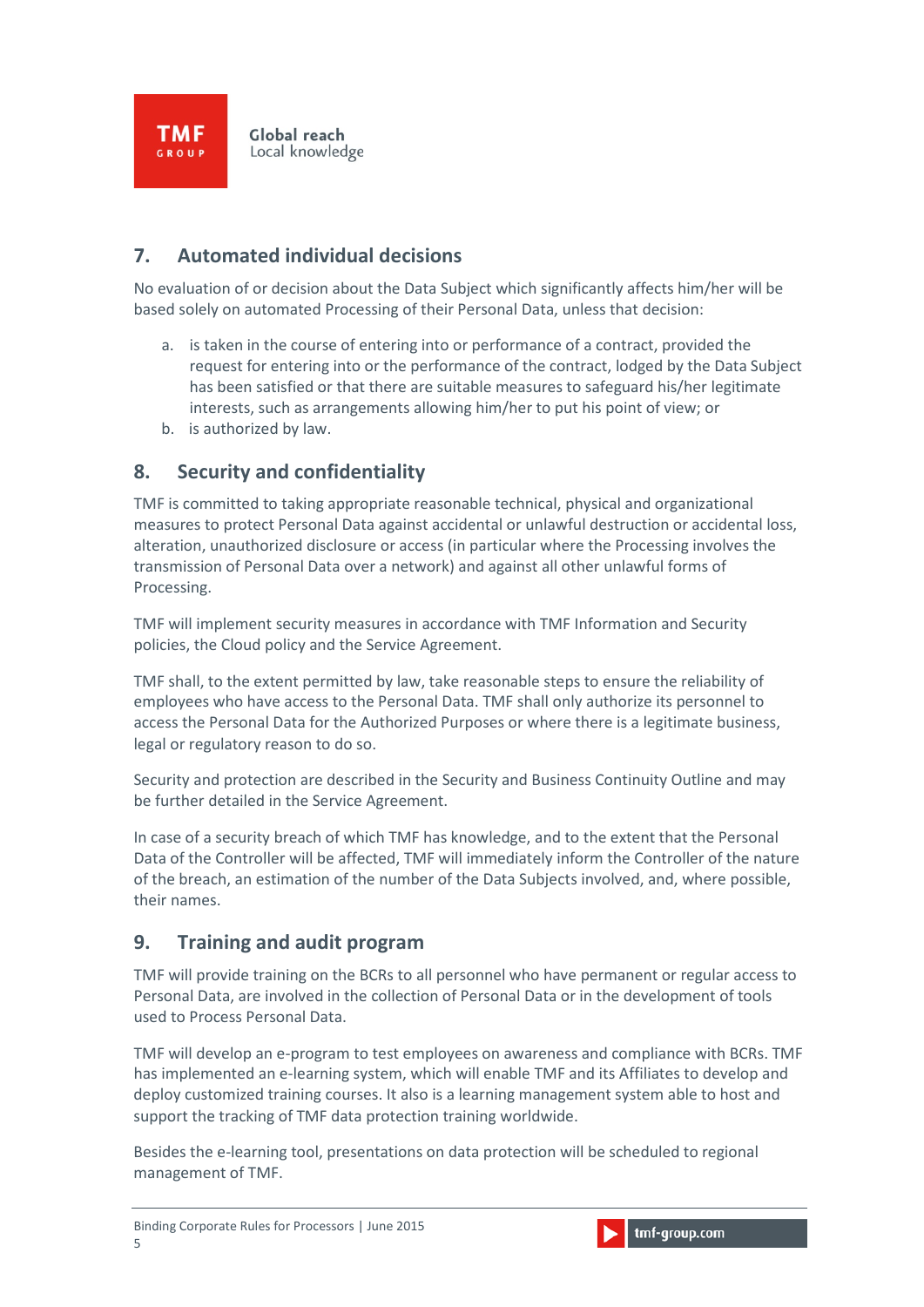Global reach Local knowledge

TMF will carry out data and system audits on a regular basis or on specific request from the Chief Privacy Officer or any other competent function in the organization.

The audit program covers all aspects of the BCRs including methods of ensuring that corrective actions will take place. The results of all audits are reported to the Chief Information Security Officer and to the Chief Privacy Officer of TMF Group. An executive summary of the results will be made available to the Controller, upon request. TMF will provide a copy of the audits upon request of the Data Protection Authorities competent for the Controller.

In addition to the data and system audits, the internal auditing department of TMF will perform an audit on a regular basis. For the countries where TMF is regulated under financial service laws, the audit will be performed annually. In all other countries, the audit will be performed every 3 years.

Data Protection Authorities have the power to carry out an audit if required and legally possible. Each member of TMF Group accepts that they may be audited by the competent Data Protection Authorities and that they will abide by the advice of the Data Protection Authorities.

All TMF Affiliates Processing the Personal Data of a specific Controller will accept, at the request of that Controller, an audit on their facilities for Processing of Personal Data to be carried out by an inspection body composed of independent members and in possession of the required professional qualifications bound by a duty of confidentiality and selected by the Controller and approved by the Processor (which approval shall not unreasonably be withheld or delayed) and, where applicable, in agreement with the Data Protection Authority. The audit will be carried out by the independent auditor in close cooperation with the Chief Information Security Officer. TMF is entitled to request a reasonable compensation for the costs of the audit incurred by TMF, to be paid by the Controller.

#### **10. Compliance and supervision of compliance**

TMF will appoint appropriate staff with top management support to oversee and ensure compliance with the rules. Structure, roles and responsibilities have been determined.

Group Head Legal and Risk Management: responsible for management of global compliance.

Chief Information Security Officer: annually reports on data and system security at a global level, responsible for data and system audits, reports in this respect to the Group Head Legal and Risk Management and advises the Chief Privacy Officer.

Group Compliance director: heads the Compliance department of TMF Group which task and responsibility is the execution of "know your client" identification procedures for accepting clients and specific client compliance procedures and reports to the Group Head Legal and Risk Management.

**Chief Privacy Officer:** deals with Data Protection Authorities' investigations, annually reports to the Group Head Legal and Risk Management on compliance of the BCRS, ensures compliance of the BCRs at a global level.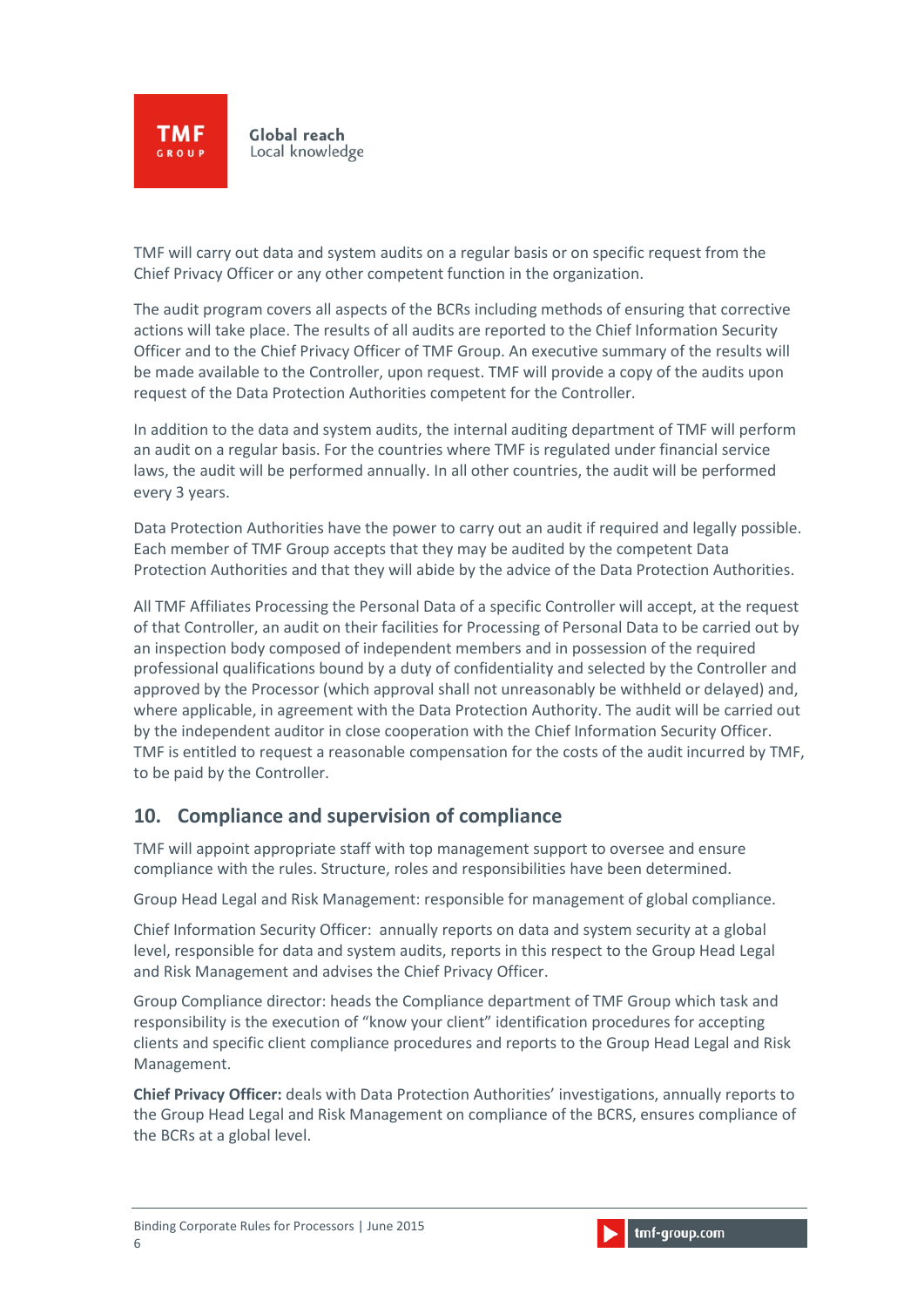

**Local Privacy Officer:** responsible for handling local complaints from Data Subjects, reporting major privacy issues to the Chief Privacy Officer and for ensuring compliance of the BCRs at a local level.

# **11. Enforcement rights and mechanisms**

#### **Complaints**

Data Subjects may file a complaint regarding the Processing of their Personal Data with the appropriate Local Privacy Officer. The Local Privacy Officer shall communicate the complaint without delay to the Controller. The Local Privacy Officer is not obligated to handle the complaint.

If the Controller has factually disappeared or ceased to exist in law or has become insolvent, the Local Privacy Officer shall:

- a. notify the Chief Privacy Officer;
- b. initiate an investigation;
- c. when necessary, advise the business on the appropriate measures for compliance and monitor, through completion, the steps designed to achieve compliance;
- d. send a response to the Data Subject within 14 days after receiving the complaint. This period may be extended in more complex cases (maximum period will be 3 months). The Data Subject will be notified of the extended period.

Complaints must be addressed to the Local Privacy Officer of the TMF Affiliate which did not comply with the BCRs.

A Data Subject may file a complaint with the Chief Privacy Officer if:

- a. the resolution of the complaint by the Local Privacy Officer is unsatisfactory to the Data Subject (e.g., the complaint is rejected);
- b. the Data Subject has not received a response within 14 days; or
- c. the time period provided to the Data Subject is, in light of the relevant circumstances, unreasonably long and the Data Subject has objected but has not been provided with a shorter, more reasonable time period in which he will receive a response.

The procedure described above shall also apply to complaints filed with the Chief Privacy Officer.

Complaints filed with the Chief Privacy Officer must be addressed to TMF Group B.V., Luna ArenA, Herikerbergweg 238, 1101 CM Amsterdam, the Netherlands or P.O. Box 23393, 1100 DW Amsterdam Zuidoost, the Netherlands, or grouplegal@tmf-group.com and telephone +31 (0) 20 575 5600 to the attention of the Chief Privacy Officer.

If the complaint is considered justified, TMF will remedy any potential faults, errors or omissions and will provide an explanation to the Data Subject. If the Data Subject is not satisfied with the remedy provided by TMF, the Data Subject may enforce the BCRs in accordance with the below.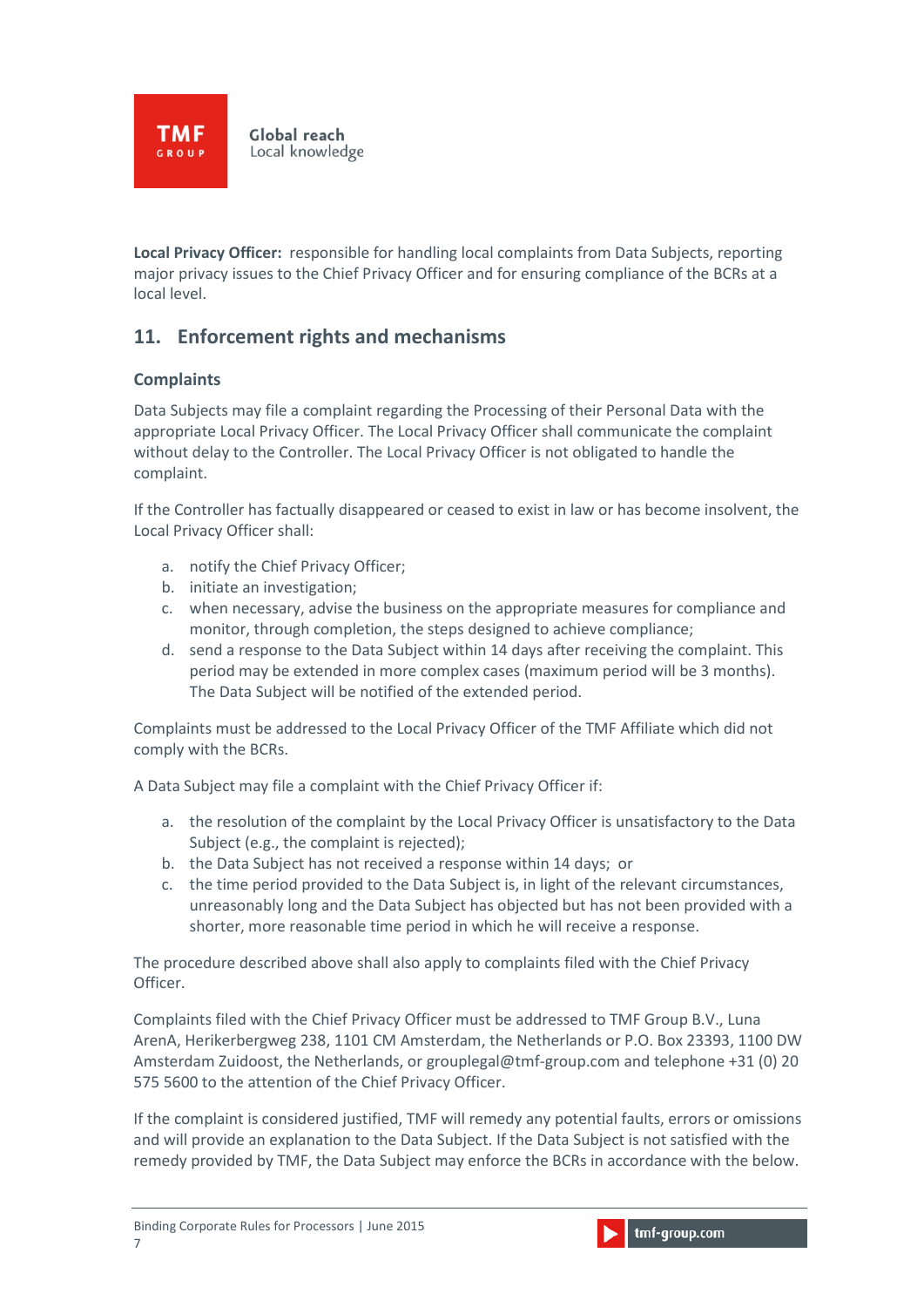#### **Enforcement by the Data Subject**

These BCRs grant rights to Data Subjects to enforce the rules as third-party beneficiaries.

The processes described in these BCRs supplement any other remedies and dispute resolution processes provided by TMF or available under applicable law. Hence, the Data Subject may at any time - without lodging a prior complaint with the Local or Chief Privacy Officer of TMF lodge a complaint before the Data Protection Authority or court competent for the Controller in the EEA. If this is not possible because the Controller has factually disappeared or ceased to exist in law or has become insolvent, the Data Subject may take action before the Data Protection Authority or the court competent for the EU Headquarters or the TMF Affiliate in the EEA which acted as the Processor at the origin of the transfer. If there is a successor entity to the Controller which has assumed the entire legal obligations of the Controller by contract or by operation of law, the Data Subject can enforce his/her rights against the successor entity.

If the above is not possible, the Data Subject shall be entitled to lodge a complaint to the court of his/her place of residence.

#### **Enforcement by the Controller**

The Controller shall have the right to enforce the BCRs against a TMF Affiliate for breaches of the Service Agreement or the BCRs that the TMF Affiliate has caused. The Controller's rights shall cover the judicial remedies and the right to receive compensation.

If the Service Agreement or the BCRs were breached by a TMF Affiliate or a sub-Processor established outside the EEA, EU Headquarters will accept liability as set out in the section below.

#### **12. Liability**

EU Headquarters is responsible for and will take the necessary action to remedy the acts of TMF Affiliates outside the EEA or breaches caused by sub-Processors established outside the EEA. EU Headquarters will pay compensation for any damages resulting from the violation of the BCRs by any TMF Affiliate or sub-Processor and has sufficient assets to do so.

EU Headquarters accepts liability as if the violation had taken place by it in the Member State in which it is based.

If the Data Subject or the Controller can demonstrate that they have suffered damage and establish facts which show it is likely that the damage has occurred because of the breach of the BCRs, EU Headquarters bears the burden of proof to demonstrate that the TMF Affiliate or sub-Processor is not liable for the violation resulting in the damages claimed by the Data Subject or the Controller. If the EU Headquarters can prove that the TMF Affiliate or sub-Processor is not liable for the violation, it may discharge itself from any responsibility. EU Headquarters may not rely on a breach by a sub-Processor in order to avoid its own liabilities.

# **13. Mutual assistance and cooperation with Data Protection Authorities**

All TMF Affiliates will cooperate and assist each other to handle a request or complaint from a Data Subject or Controller or an investigation or inquiry by Data Protection Authorities.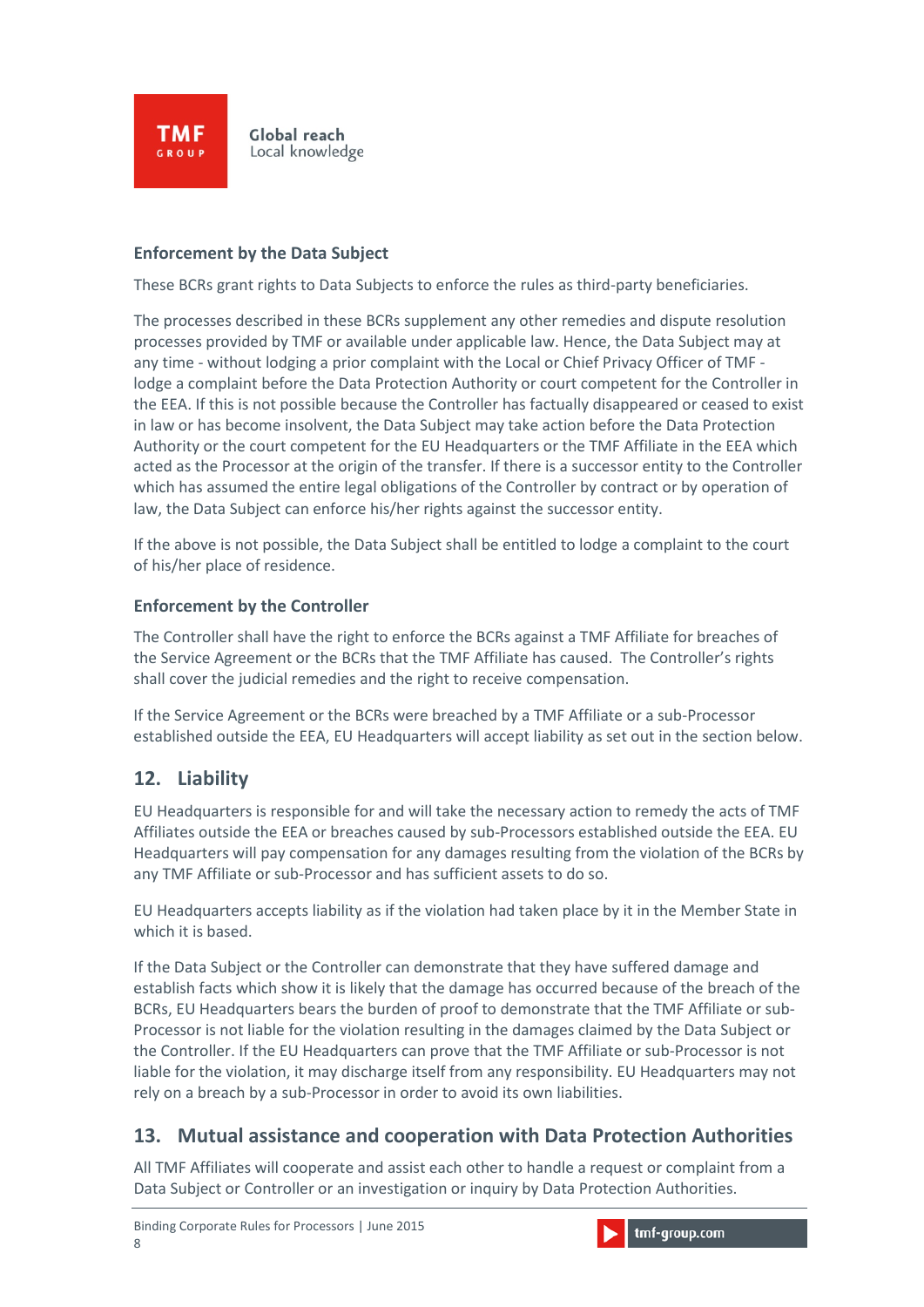All TMF Affiliates will respond diligently and appropriately to requests from all Data Protection Authorities. All TMF Affiliates will abide by the advice of the Data Protection Authorities on any issues regarding the interpretation of the BCRs. All TMF Affiliates will inform the EU headquarters of any requests and advices from Data Protection Authorities. The Chief Privacy Officer will manage requests from and investigations by the Data Protection Authorities.

# **14. Updates of the rules**

TMF reserves the right to modify these BCRs as needed, for example, to comply with changes in laws, regulations, TMF practices and procedures or requirements imposed by Data Protection Authorities.

Any substantive changes to these BCRs shall be reported to the affected TMF Affiliates. The relevant Data Protection Authorities will receive this information annually.

The Controller will be informed at least 60 days in advance of any substantive changes to these BCRs taking effect and any changes that affect the Processing conditions. In the event of detrimental effects to the Controller, the Controller may object to the change or terminate the Service Agreement before the change enters into force.

Where required by law, TMF will submit the BCRs to the Data Protection Authorities for renewed approval.

The Chief Privacy Officer will keep a fully updated list of the entities bound by the BCRs, including the TMF Affiliates and the sub-Processors and will keep track of and record any updates to the rules. An updated list of the entities shall be reported to the relevant Data Protection Authorities annually.

No Personal Data will be transferred to a new TMF Affiliate until the Affiliate is effectively bound by the BCRs and can deliver compliance.

#### **15. Relationship between national laws and the BCRs**

These BCRs are designed to provide a minimum standard with respect to the protection of Personal Data for every TMF Affiliate. Where national laws require a higher level of protection than that provided for in these BCRs, TMF will Process the Personal Data in accordance with these national laws.